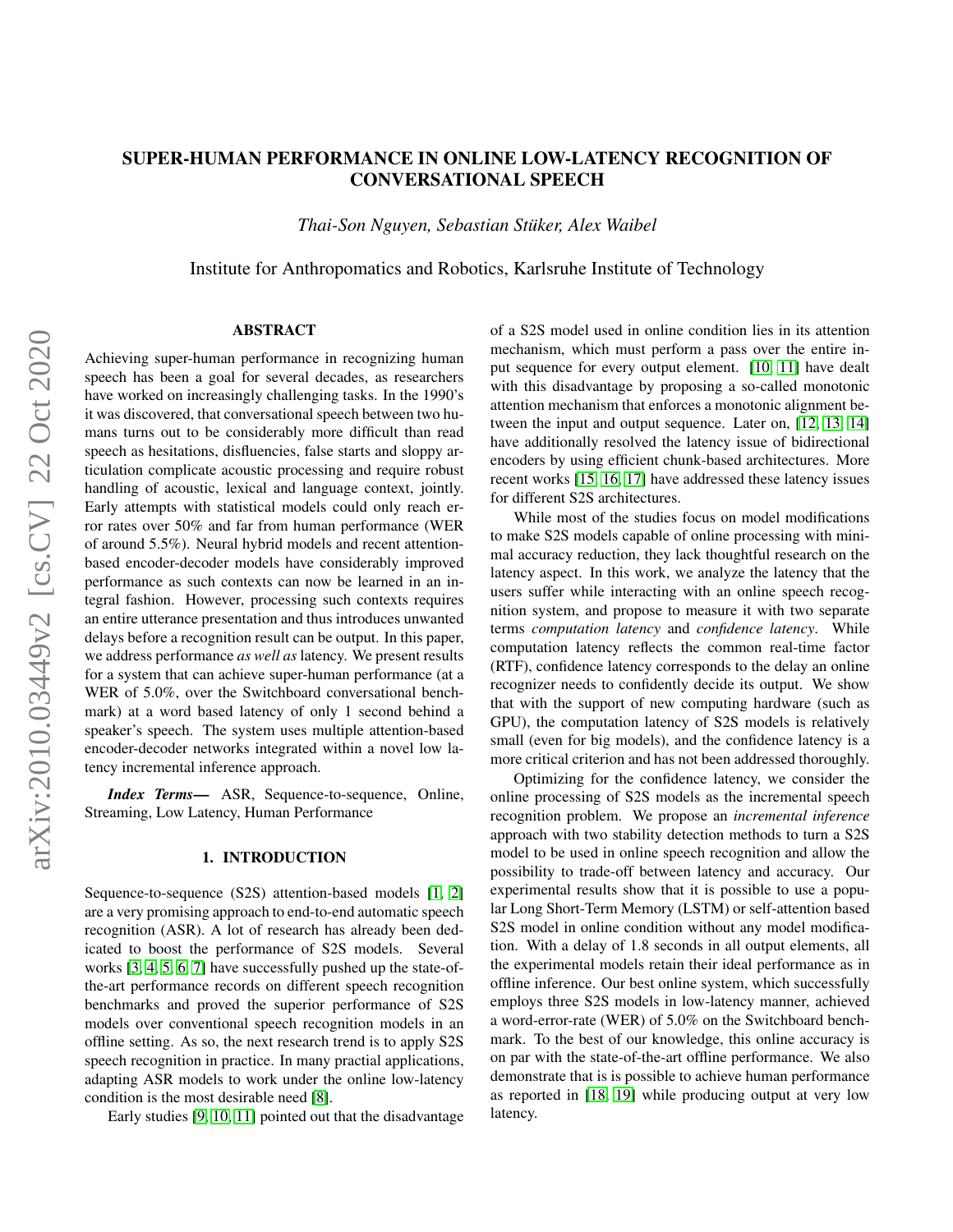

<span id="page-1-0"></span>Fig. 1. Incremental inference for low-latency S2S ASR

# 2. SEQUENCE-TO-SEQUENCE BASED LOW-LATENCY ASR

In this section, we first describe different S2S architectures investigated in the paper. We then present the proposed incremental inference with two stability detection methods.

# 2.1. Models

To date, there have been two efficient approaches for making S2S ASR systems. The first approach employs LSTM layers in both encoder and decoder networks, while the second follows the Transformer architecture [\[20\]](#page-4-19) which uses solely self-attention modules to construct the whole S2S network. In this work, we investigate both of the S2S architectures for the online low-latency setting.

Our LSTM-based S2S model employs two convolutional layers with the total time stride of four for down-sampling followed by several bidirectional LSTM layer to encode input spectrogram. In the decoder, we adopt two layers of unidirectional LSTMs for modeling the sequence of sub-word labels and the multi-head *soft-attention* function proposed in [\[20\]](#page-4-19) to generate attentional context vectors.

In the Transformer model, the down-sampling is handled by a linear projection layer on a frame-stacking of four consecutive feature vectors. We use many stochastic selfattention layers in both encoder and decoder to form a deep architecture as proposed in [\[6\]](#page-4-5).

For more details of the model architectures and offline evaluations, we would refer the readers to [\[7\]](#page-4-6) and [\[6\]](#page-4-5).

## 2.2. Incremental Inference

Figure [1](#page-1-0) illustrates our proposed architecture that allows S2S models to produce incremental transcriptions on a speech stream. In it we handle the two tasks of inference and stability detection by two separate components in a processing pipeline. The first step in the pipeline is to wait for a chunk of acoustic frames with a predefined size (i.e., 200ms), which is then sent to the inference component. The inference component needs to accumulate all the chunks received so far and extend the current *stable* hypothesis to produce a set of new *unstable* hypotheses. This unstable set is then provided to the *stability detection* component for detecting a longer stable hypothesis.

As the stability detection is handled separately, we are able to involve multiple models for the inference to improve recognition accuracy. The involved models can be S2S models with different architectures or language models trained on different text data. All of these models can be uniformly combined via the ensemble technique.

# <span id="page-1-1"></span>2.3. Stability Detection

Stability detection is the key to make the system work in the incremental manner and to produce low latency output. For an HMM based speech recognition system, stability conditions can be determined incrementally during the time-synchronous Viterbi search [\[21,](#page-4-20) [22,](#page-4-21) [23\]](#page-4-22). Due to lack of time alignment information and unstable internal hidden states (e.g., of a bidirectional encoder), it is not straightforward to apply the same idea to S2S models. In this work, we investigate a combination of two stability detection conditions for incremental S2S speech recognition:

- Shared prefix in all hypotheses: Similar to the *immortal prefix* [\[21,](#page-4-20) [23\]](#page-4-22) in HMM ASR, this condition happens when all the active hypotheses in the beam-search share the same prefix. However, different from HMM ASR, this condition may not strongly lead to an *immortal* partial hypothesis due to the unstable search network states in S2S beam-search.
- Best-ranked prefix with reliable endpoint: Since it may require a long delay for a *shared prefix* to happen, we also consider a different approach to improve the latency. We make use of the observation from [\[22\]](#page-4-21) for HMM ASR, that the longer a prefix remains to be part of the most likely hypothesis, the more stable it is. Applied to S2S models, we need a method to align a prefix with audio frames, and so be able to find its endpoint in time. We follow the approach in [\[17\]](#page-4-16) for the extraction of a prefix endpoint. First, this approach requires to train a single-head attention LSTM-based S2S model with the attention-based constraint loss [\[17\]](#page-4-16). Then, the endpoint of a prefix  $C$  is determined during incremental inference by finding a time  $t_c$  such that the sum of all attention scores from the covering window  $[0, t_c]$  is at least 0.95.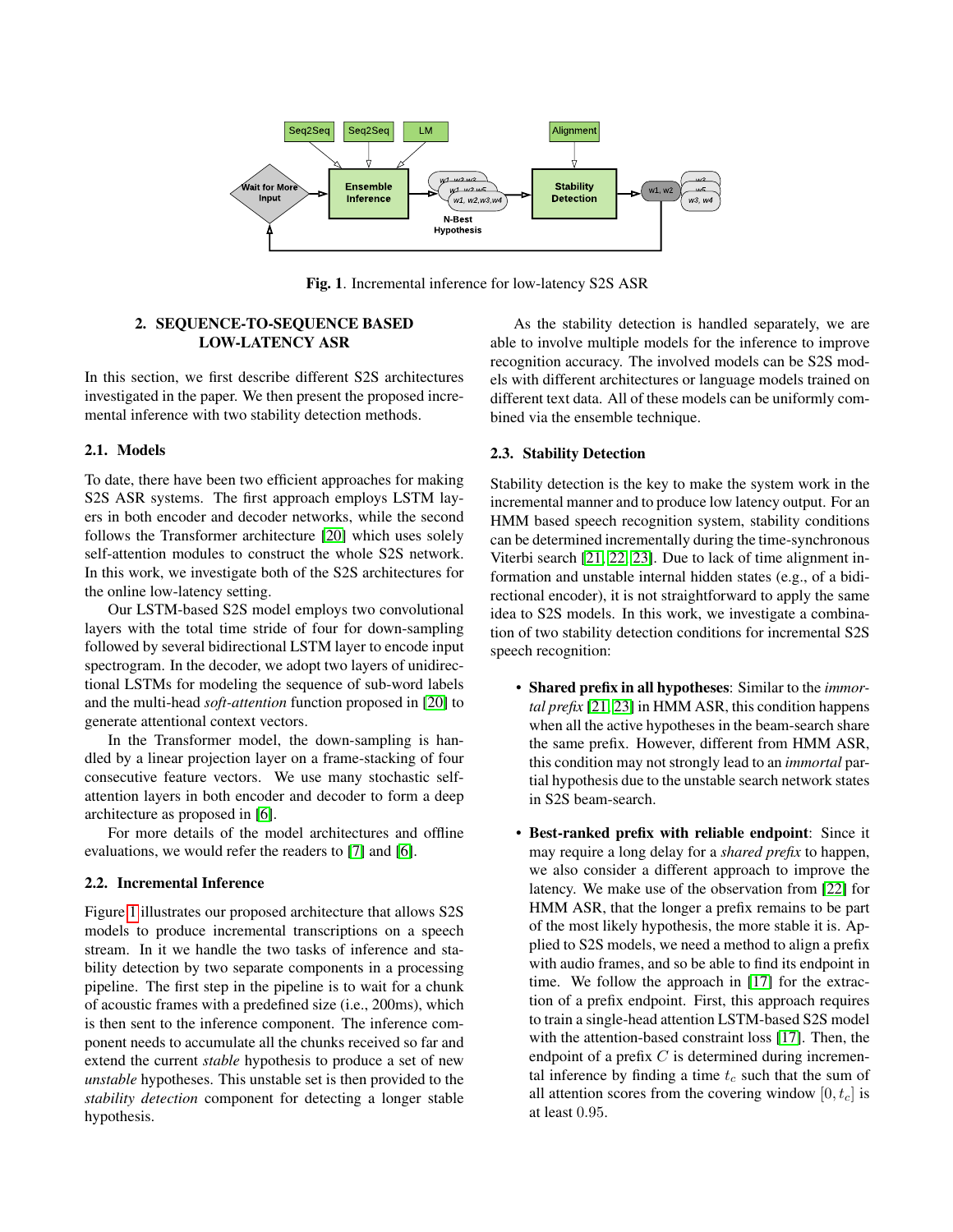### 3. MEASURE OF LATENCY

<span id="page-2-0"></span>Latency is one of the most important factors that decide the usability of an user-based online ASR system. A latency measure needs to reflect the actual delay that the users perceive so that the improvement of latency can lead to better usability. Strictly, the latency observed by a user for a single word is the time difference between when the word was uttered and when its transcript appeared to the user and will never be changed again. We formulate this complete latency as follows.

Let's assume a word  $w$  has been uttered, i.e., completely pronounced, at time  $U_w$ . Let  $C_w$  be the time that the ASR system can start to process the audio of  $w$  and that the ASR system can *confidently* infer w after a *delay* of  $D_w$ , the time needed to perform the inference. The user-perceived latency with regard to  $w$  is then:

$$
Latency_w = C_w + D_w + T_w - U_w
$$

where  $T_w$  presents the transmitting time for audio and text data.  $T_w$  is usually small and can be omitted.

For a speech utterance S consisting of N words  $w_1, w_2, ...$  $w_N$ , we are interested in the average latency:

$$
Latency_S = \sum_{i}^{N} (D_{w_i} + C_{w_i} - U_{w_i})/N
$$

$$
= \sum_{i}^{N} D_{w_i}/N + \sum_{i}^{N} C_{w_i}/N - \sum_{i}^{N} U_{w_i}/N
$$

$$
= \sum_{i}^{N} D_{w_i}/N + \sum_{i}^{N} C_{w_i}/N - \sum_{i}^{N} (U_{w_i} - \Delta)/N + \Delta
$$

$$
= D_{avg} + C_{avg} - U_{avg - \Delta} + \Delta
$$

In the final equation, the first term represents the computational delay. If we normalize this term by length of the utterance, then we obtain the real-time factor of the ASR system. The second term indicates how much acoustic evidence the model needs to confidently decide on its output. This latency term makes the difference in calculating the latency for online vs. offline processing. For offline processing, it is always a constant for a specific test set, since all the offline transcripts are output at the end of the test set.

To estimate the third term, we usually need to use an external time alignment system, e.g. a Viterbi alignment using an HMM based acoustic model. It is inconvenient to re-run the time alignment for every new transcript. To cope with this issue, [\[17\]](#page-4-16) introduced a fixed delay  $\Delta$  for all the outputs, and proposed to pre-compute a set of  $U_{\alpha\nu\rho-\Delta}$  for different  $\Delta$ . Later on, only the calculation of  $C_{avg}$  is required as the average delay can be found by comparing  $C_{avg}$  with the precomputed set.

The latency improvement requires the optimization of both terms  $D_{avg}$  and  $C_{avg}$  which we refer to as *computation latency* and *confidence latency*. While computation latency



<span id="page-2-1"></span>Fig. 2. Confidence latency conversion.

can be improved by faster hardware or improved implementations for the search, confidence latency mainly depends on the recognition model.

# 4. EXPERIMENTAL SETUP

Our experiments were conducted on the Fisher+Switchboard corpus consisting of 2,000 hours of telephone conversation speech. The Hub5'00 evaluation data was used as the test set, reporting separate performance numbers for the Switchboard (SWB) and CallHome (CH) portions. All our models use the same input features of 40 dimensional log-mel filterbanks to predict 4,000 byte-pair-encoded (BPE) sub-word units. During training, we employ the combination of two data augmentation methods *Dynamic Time Stretching* and *SpecAugment* [\[7\]](#page-4-6) to reduce model overfitting. Adam with an adaptive learning rate schedule is used to perform 12,000 updates. The model parameters of the 5 best epochs according to the perplexity on the cross-validation set are averaged to produce the final model.

## 4.1. Latency Evaluation

We evaluate our systems with the decomposed latency terms from Section [3.](#page-2-0) *Computation latency* is measured every time when incremental inference is performed, while for *confidence latency* we follow the approach in [\[17\]](#page-4-16) to calculate the terms  $C_{avg}$  and  $U_{avg}$ . First,  $U_{avg-\Delta}$  is computed for different  $\Delta$  to generate the conversion chart in Figure [2.](#page-2-1) Later on,  $C_{avg}$  is computed the same way for the systems and the corresponding delay is extracted from the conversion chart.

### 5. RESULTS

#### 5.1. Models and Offline Accuracy

We constructed two LSTM-based models with different model sizes. The smaller one uses 1-head attention and was trained with the attention-based constraint loss proposed in [\[17\]](#page-4-16) to prevent the attention function from using future context, while the bigger uses 8-head attention and produces better accuracy. The smaller model *S1* can be used either for inference or to extract the endpoint of a hypothesis prefix following [\[17\]](#page-4-16). Additionally, we experiment with a transformer model which has 24 self-attention encoder layers and 8 decoder layers.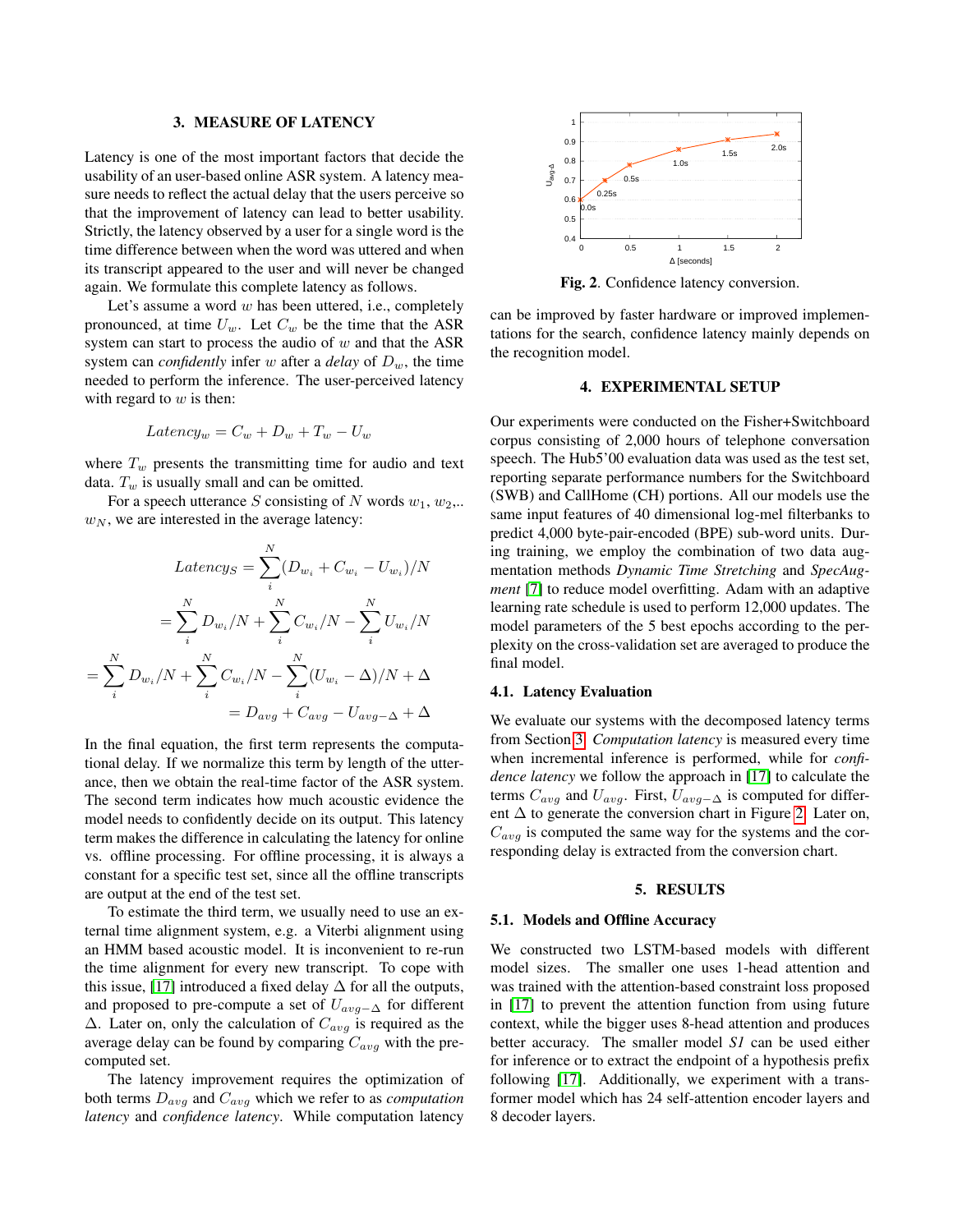| $\mathbf{ID}$ | Model Type       | $\#$ Params | <b>SWB</b> | <b>CH</b> |
|---------------|------------------|-------------|------------|-----------|
| S1            | 6x2 LSTM-1024    | 162M        | 5.8        | 11.8      |
| <b>S2</b>     | 6x2 LSTM-1536    | 258M        | 5.3        | 11.5      |
| T1            | 24x8 Transformer | 111M        | 5.8        | 11.9      |
| E1            | $S1 + S2$        | 420M        | 5.3        | 10.9      |
| E2            | $S1 + S2 + T1$   | 531M        | 5.0        | 10.1      |

<span id="page-3-0"></span>Table 1. Experimental systems and their offline accuracy. The optimal beam size of 8 was found for all the systems.

Table [1](#page-3-0) shows the offline performance of all the investigated S2S models in this work. The big LSTM model achieved the best WER performance while the transformer performs worse. However, the transformer is very efficient to supplement the LSTM models in the combination. The ensemble of 3 models (labeled as *E3*) results in a single system that achieved a 5.0% WER on the SWB test set, which is on par with the state-of-the-art performance on this benchmark.

# 5.2. Latency with Shared Prefix

We use an audio chunk size of 300ms to perform incremental inference with the systems in Table [1.](#page-3-0) All inferences were performed on a single Nvidia Titan RTX GPU. Table [2](#page-3-1) shows the WERs for SWB, *computation latency* and *confidence latency* (see Section [3\)](#page-2-0) for different beam sizes when only using the *share prefix* strategy for stability detection.

As can be seen, the confidence latency is much larger than the computation latency in all the experiments and shown to be a more critical factor for final latency improvement. The systems involving multiple S2S models require more computational power, however, they obtain better confidence latency and accuracy due to the reduction of model uncertainty.

When using a high beam size (e.g., 8), all the experimental systems can achieve their offline accuracy. This result reveals interesting observations for making online S2S ASR systems. First, as this condition is reliable among different S2S architectures, it shows that all S2S ASR models may share the same characteristic in which they tend not to use further context for the inference of a given prefix at a particular time. This observation is consistent with the finding in [\[17\]](#page-4-16) for the LSTM-based S2S model. Secondly, it proves that the use of bidirectional encoders in online conditions is possible and even results in the same optimal accuracy as in offline inference. Lastly, it reveals a unified approach to build online ASR for different S2S architectures. As an attractive advantage, this approach does not require model modifications.

The best system using the shared prefix condition achieved a WER of 5.0% and suffered an average delay of 1.79 seconds which is slightly slower than the one with lowest latency.

# 5.3. Trade-off for Better Latency

To further improve the latency, we use both the stability detection strategies from Section [2.3.](#page-1-1) We do the combination via a logical OR which means the stability is detected as soon

| Model          | Beam Size | Comp. | Conf. | <b>SWB</b> |
|----------------|-----------|-------|-------|------------|
| S <sub>1</sub> | 8         | 0.10  | 1.50  | 5.8        |
| S <sub>2</sub> | 8         | 0.13  | 1.55  | 5.6        |
| T1             | 8         | 0.19  | 1.50  | 5.8        |
| T1             | 6         | 0.16  | 1.35  | 5.9        |
| T1             | 4         | 0.12  | 0.70  | 6.6        |
| E1             | 8         | 0.18  | 1.55  | 5.3        |
| E2             | 8         | 0.29  | 1.50  | 5.0        |
| E2             | 6         | 0.25  | 1.30  | 5.1        |
| E <sub>2</sub> |           | 0.20  | 0.80  | 5.7        |

<span id="page-3-1"></span>Table 2. Computation and confidence latency when using shared prefix condition.



<span id="page-3-2"></span>Fig. 3. Trade-off between latency and accuracy. Beam size of 8 is used for both systems.

as one of the conditions applies. At the end, we can trade-off latency against accuracy as the function of the term  $\Delta$  – the delay time needed to finalize the endpoint of a prefix. Figure [3](#page-3-2) presents the trade-off curves for two systems, *S1* and *E2*. In both systems, the model *S1* is used for detecting the *best-ranked prefix* condition.

As can be seen, both systems can achieve much better latency (of only 1.30 seconds) with only a slight increas in WER (e.g., 0.1% abs.). The ensemble system *E2* achieves a latency of 0.85 seconds while yielding the same accuracy as *S1*. Human performance (5.5%) can be reached with an average delay of only 1 second. Note that, the WER for human performance was extracted as the average of the two studies [\[18\]](#page-4-17) and [\[19\]](#page-4-18).

# 6. CONCLUSION

We have shown a unified approach to construct online and low-latency ASR systems for different S2S architectures. The proposed online system employing three S2S models works either in an accuracy-optimized fashion that achieves stateof-the-art performance on telephone conversation speech or in a very low-latency manner while still producing the same or better accuracy as the reported human performance.